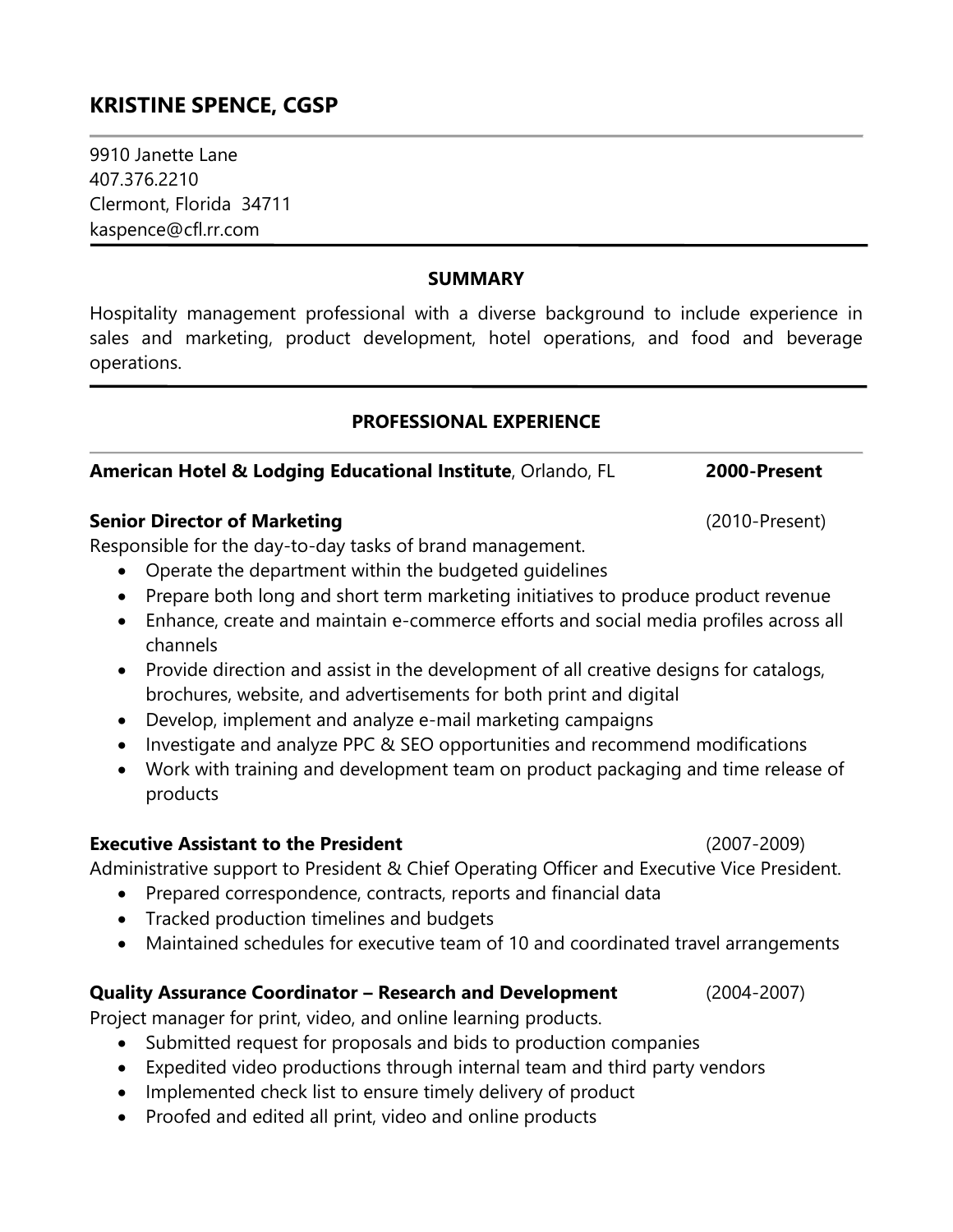Coordinated with marketing on packaging and time release of products

## **Sales Coordinator – Lodging Sales** (2002-2004)

Prepared proposals for prospective clients, reviewed contracts and filtered information to internal team for delivery of content resulting in \$1 million in annual sales.

- Coordinated all aspects of trade shows from registration, product ordering, and shipping, to scheduling for staff in attendance; participated when needed
- Tracked department sales and monitored quotas on a monthly, quarterly and annual basis
- Liaison between production and marketing departments on custom orders
- Assisted marketing with print collateral and e-commerce

KRISTINE SPENCE **Example 2** bage 2 contract a page 2 kaspence@cfl.rr.com

### **Class Coordinator – Certification Department** (2000-2002)

Responsible for organizing certification review examination workshops.

- Secured facilitators, prepared contracts, and verified instructor travel expenses
- Created promotional flyers and worked with sponsor to increase attendance
- Reviewed applications and enrolled workshop participants
- Promoted from Certification Associate

## **Levy Restaurants, Walt Disney World® Resort**, Lake Buena Vista, FL **1996-2000 Event Sales Manager**

Provided sales support for \$25 million restaurant group resulting in over \$1.3 million in annual sales.

- Coordinated leisure and convention bookings for groups of 20-1000
- Prepared strategic sales plan and budget
- Processed banquet event orders and worked with internal teams to execute event details
- Developed relationships with local meeting planners and attended industry networking events
- Maintained client database, sales kit materials and menu collateral
- Promoted from Sales and Marketing Coordinator

# **Walt Disney World® Swan, a Westin Hotel**, Lake Buena Vista, FL **1994-1996 Front Desk Supervisor/Resort Night Manager**

Hotel operations supervisor with direct report to Front Office Manager and General Manager.

- Supervised front desk, switchboard, and bell stand
- Compiled occupancy reports, performed night audit functions and completed daily reports
- Updated availability of hotel rooms based on forecast
- Handled guest and employee situations to exceed guest satisfaction
- Assisted in employee scheduling and reviews